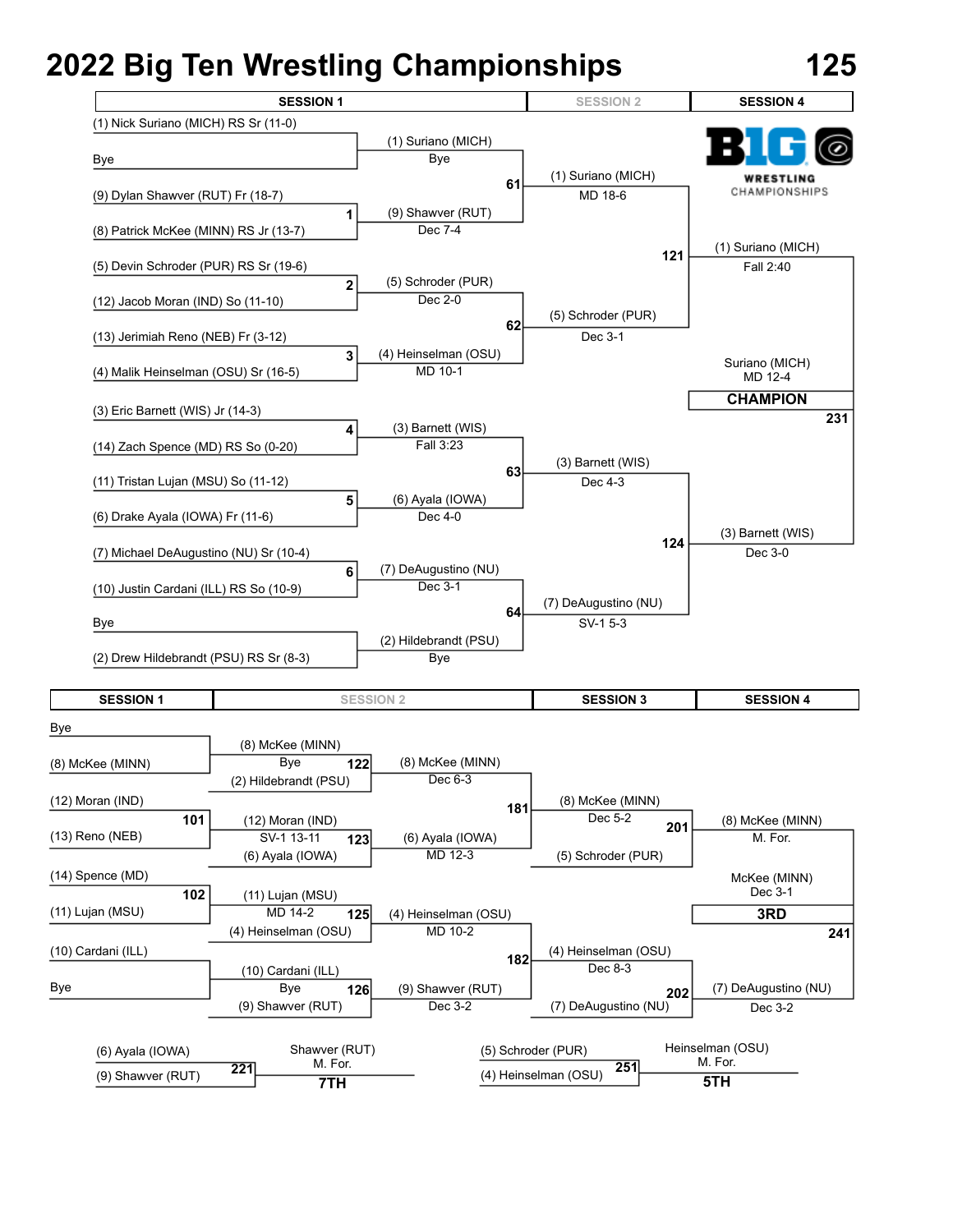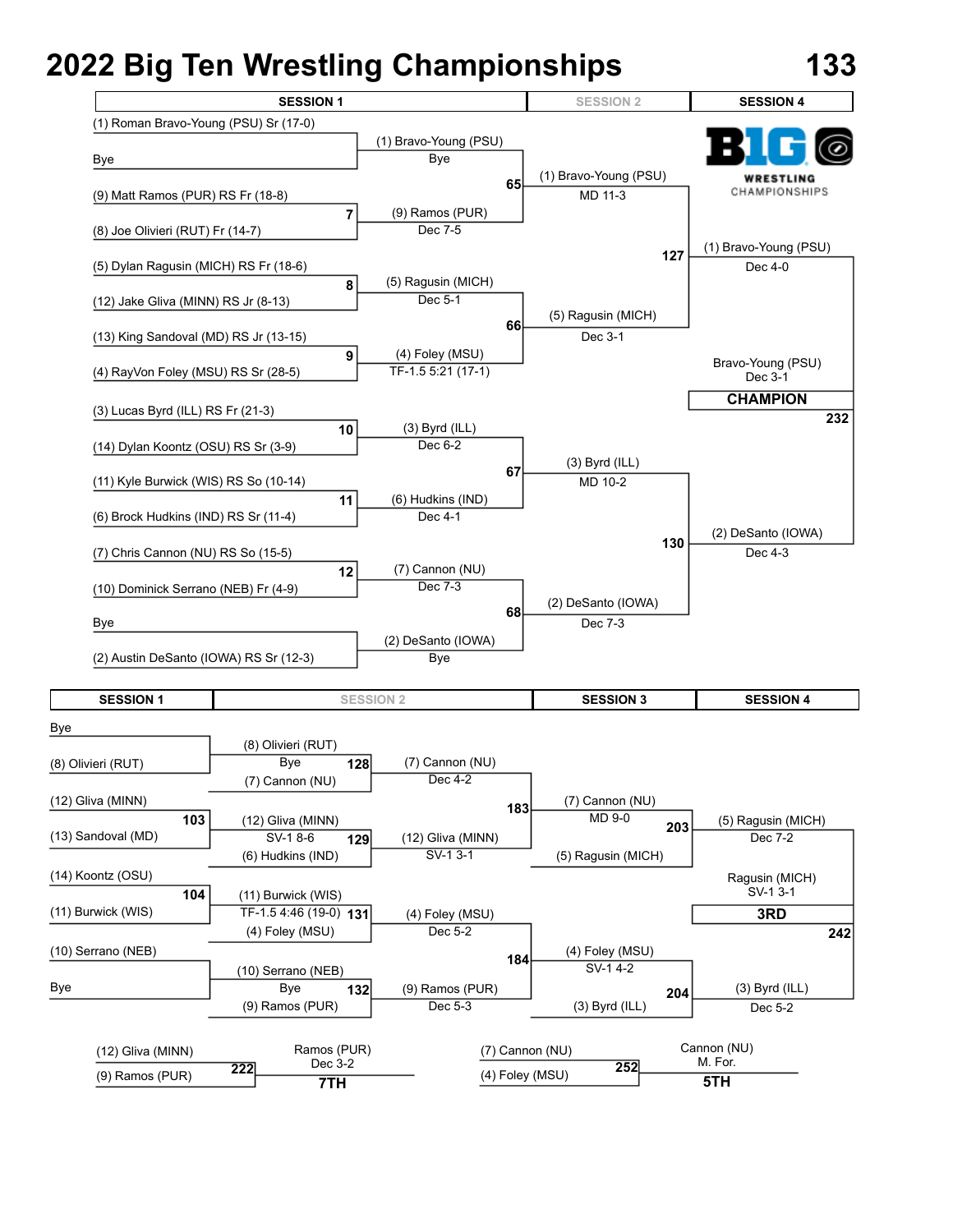

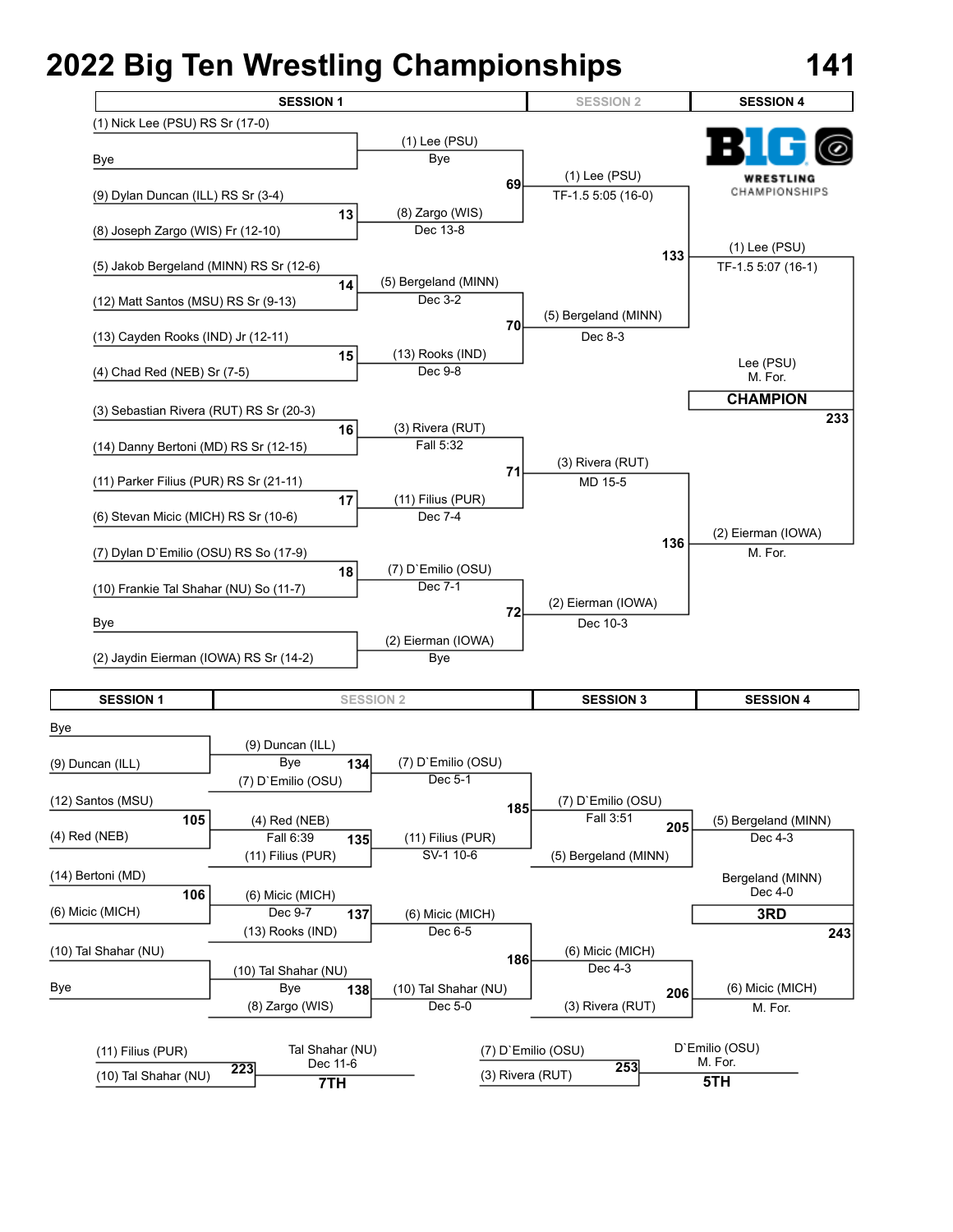**7TH**



**5TH**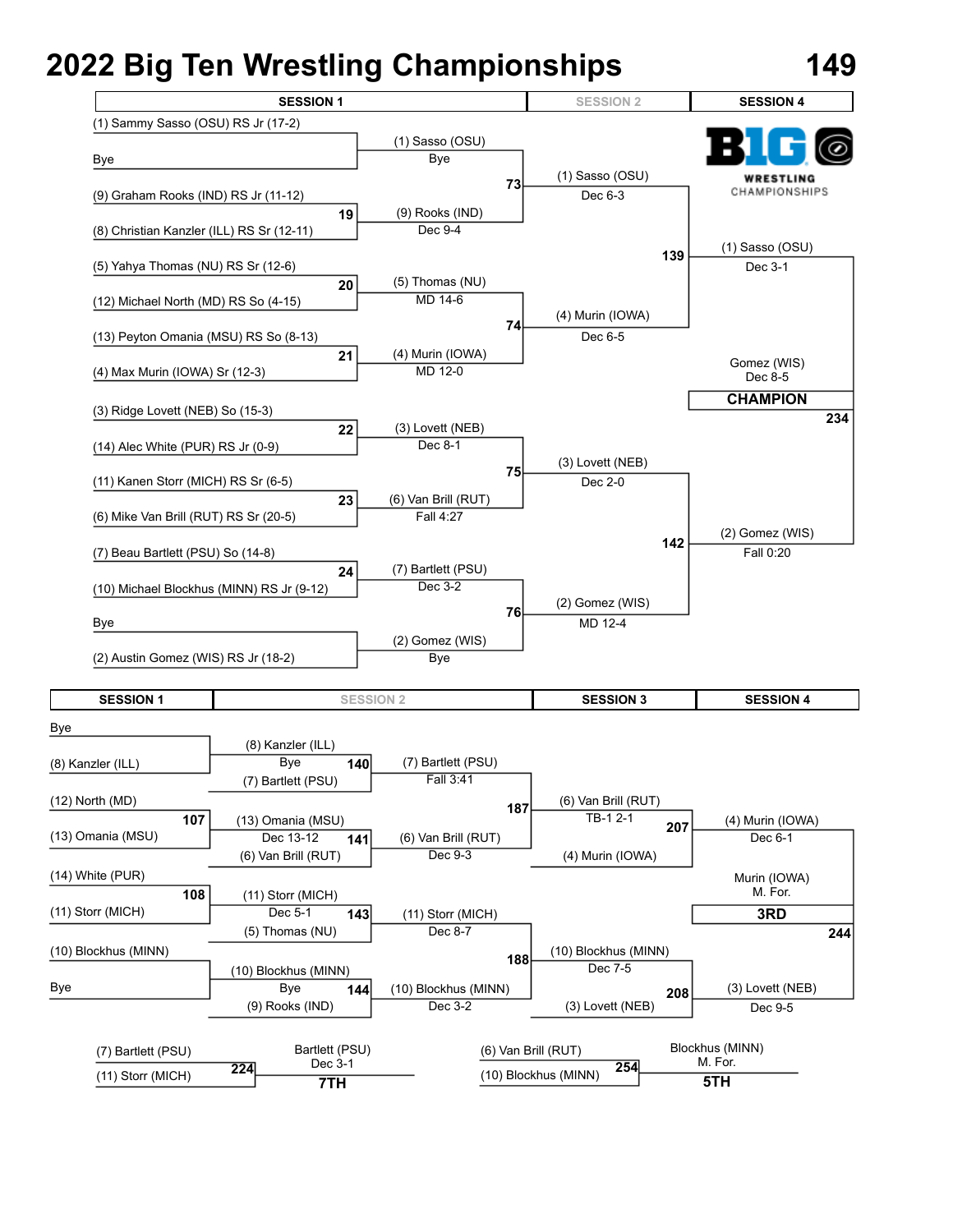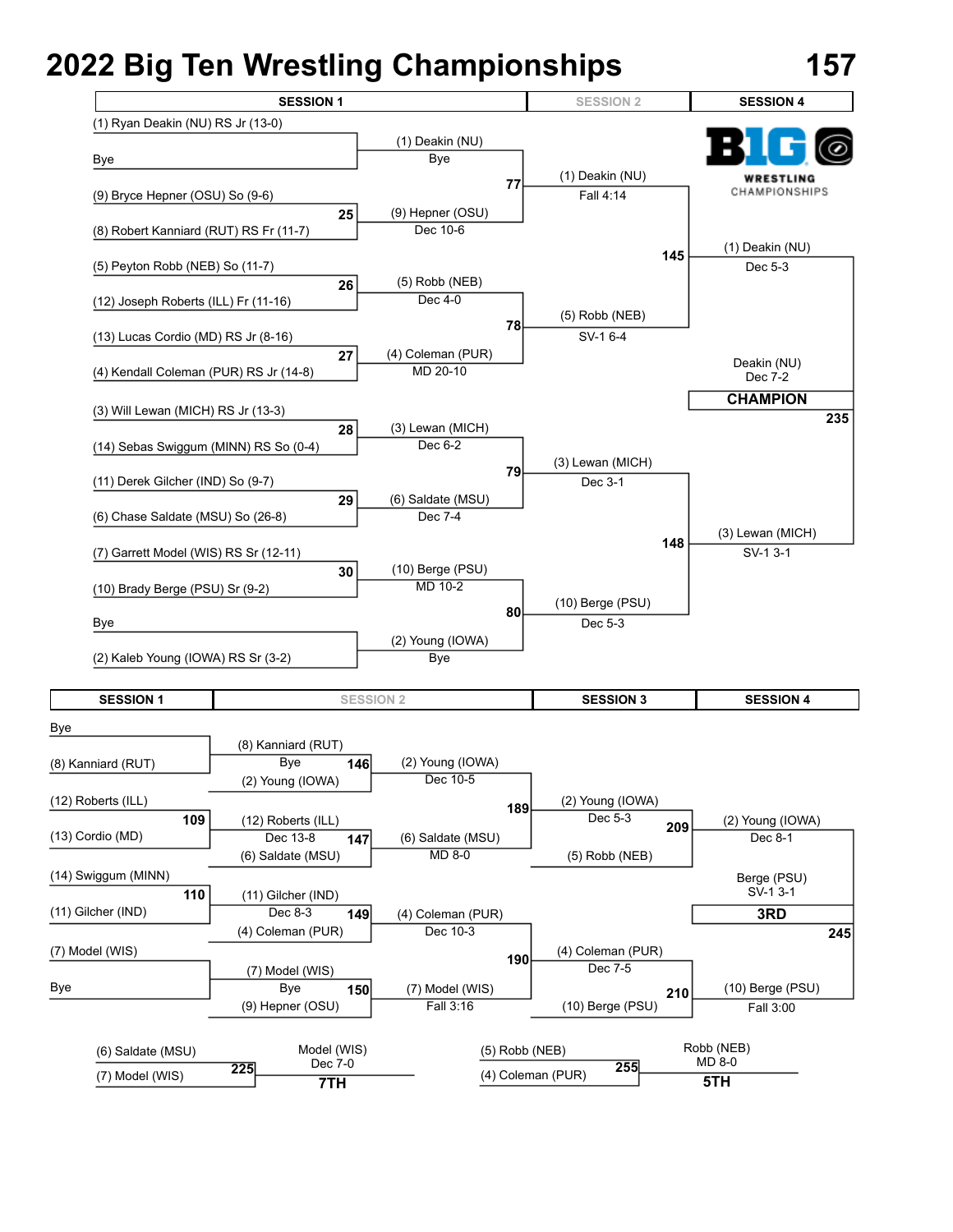

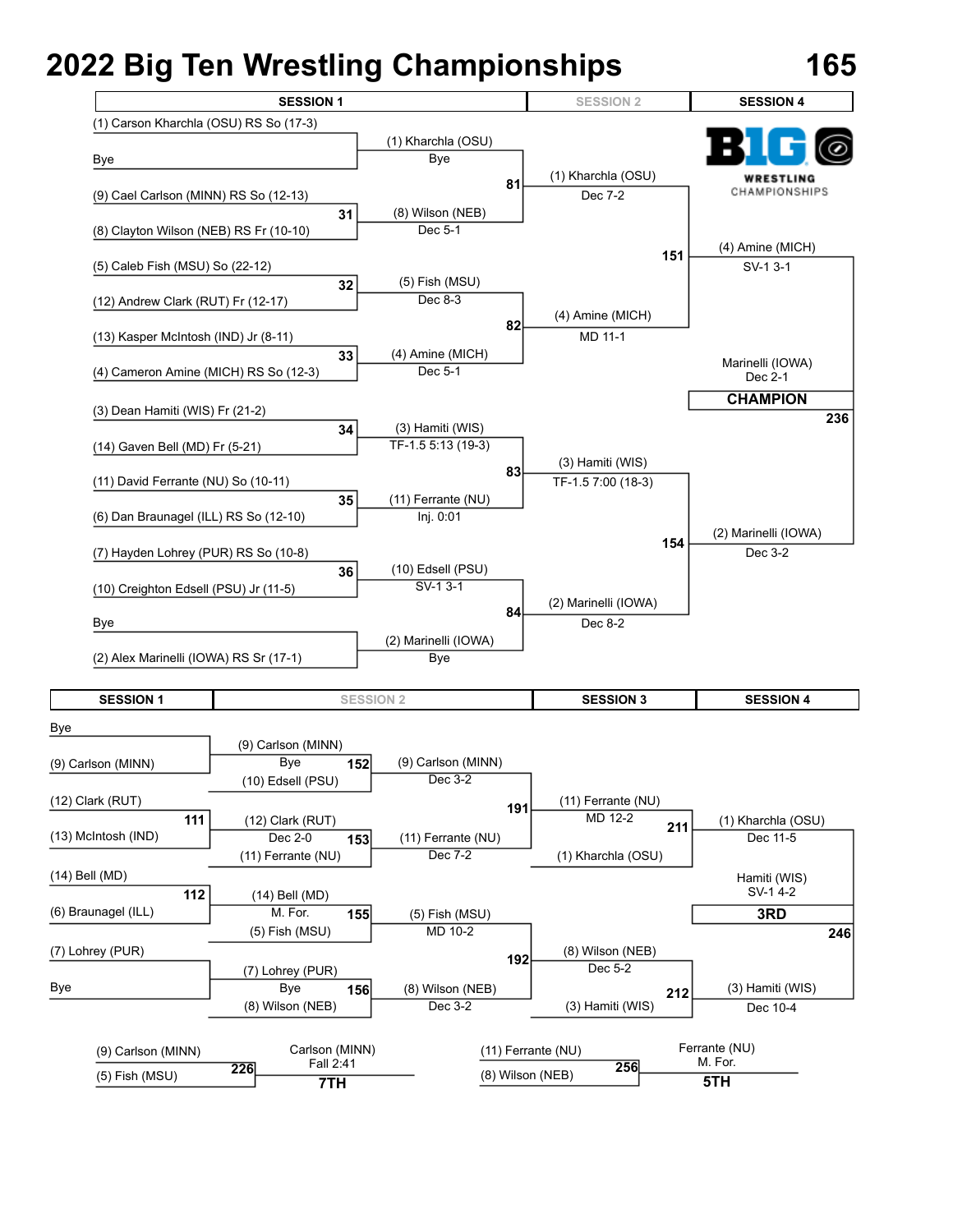**7TH**



**5TH**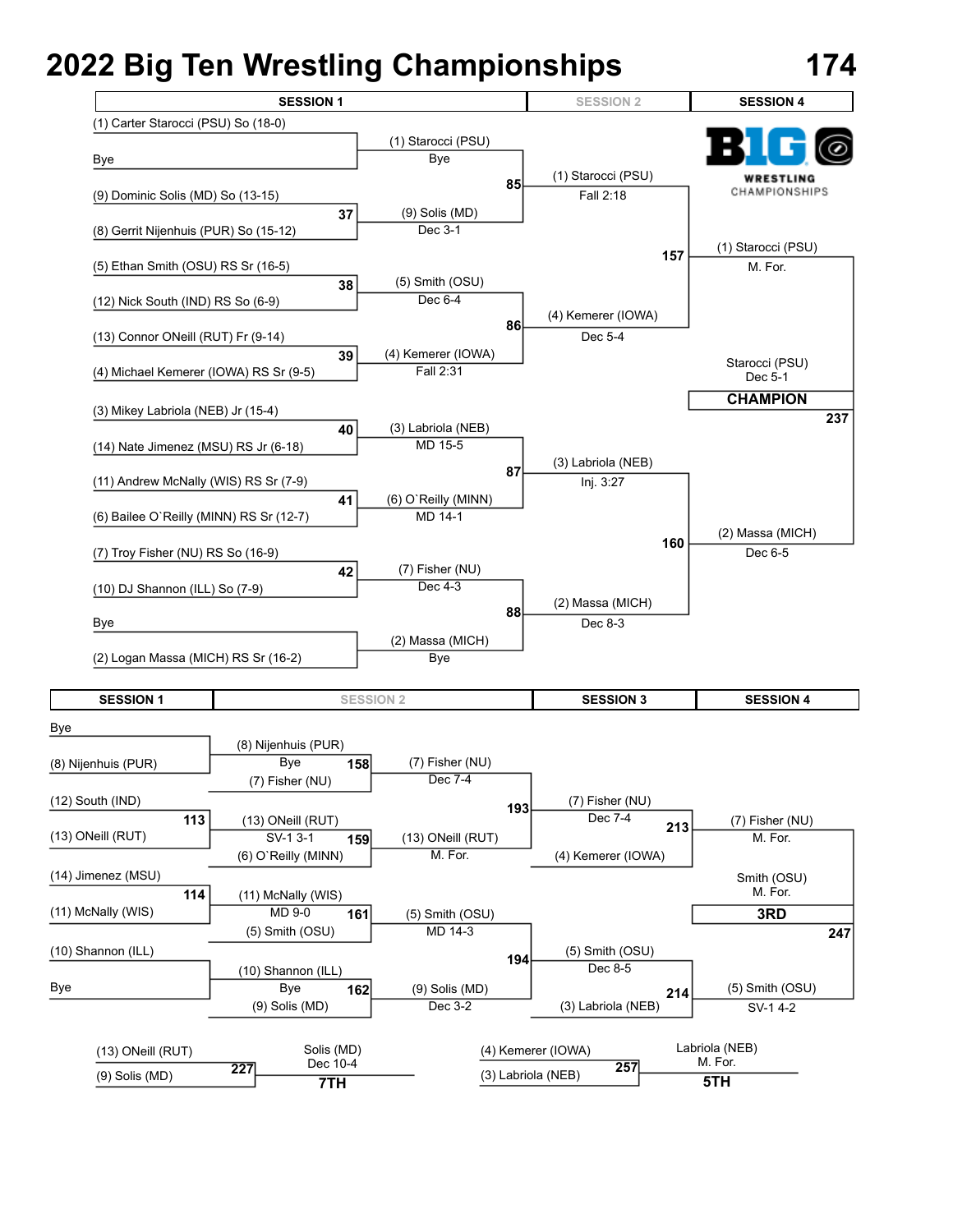

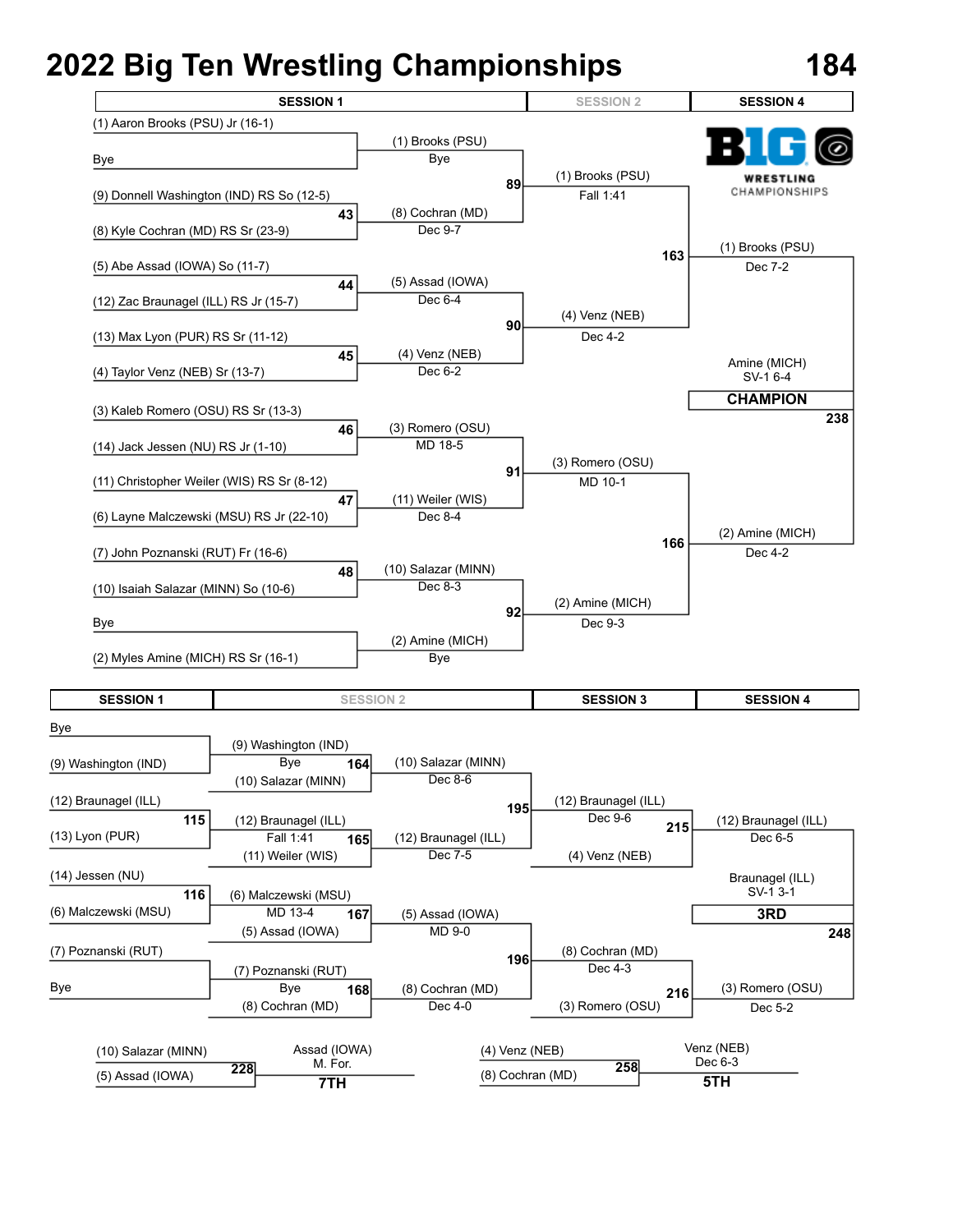**7TH**



**5TH**